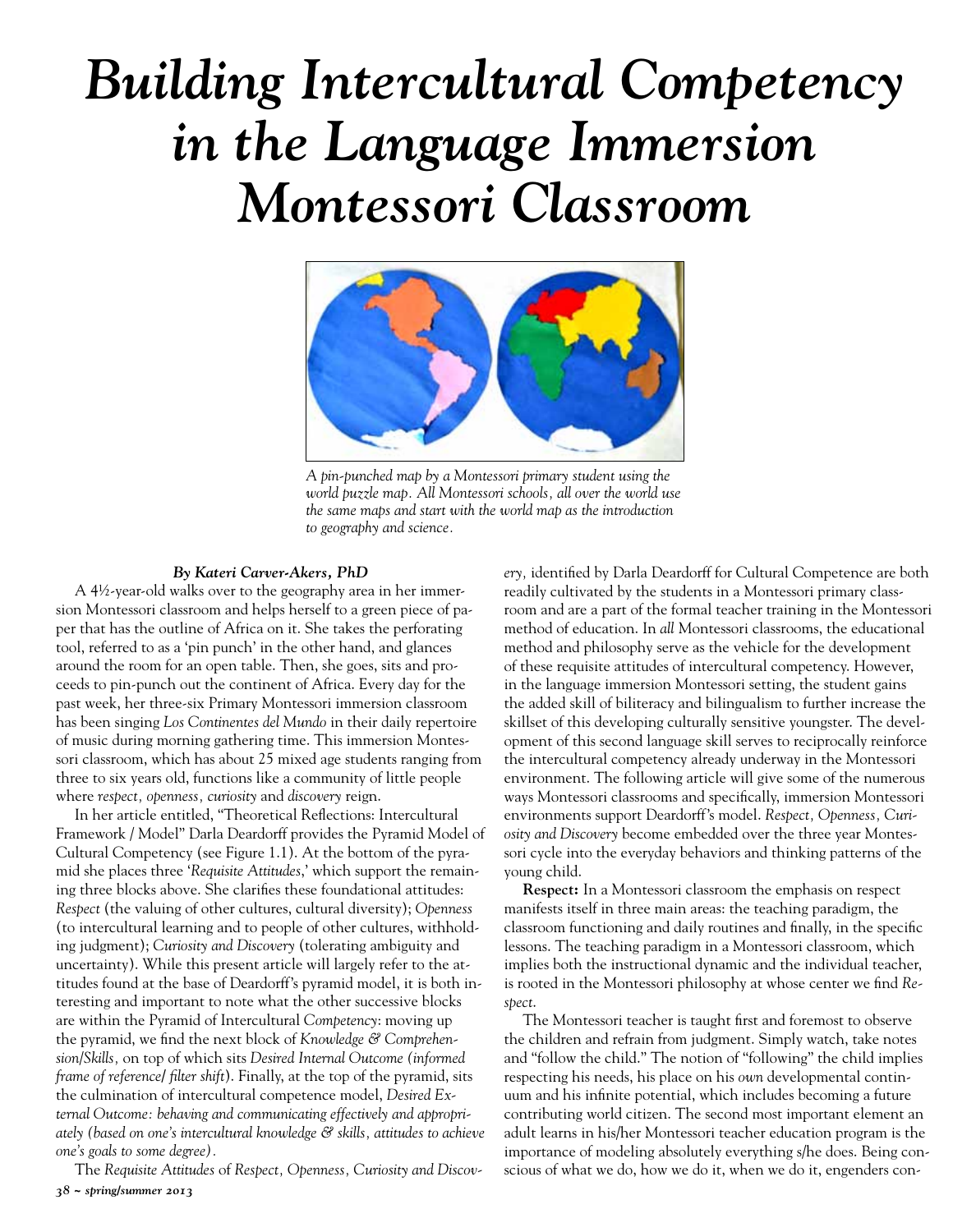tinual self-awareness on the part of the teacher. Modeling has a crucial role in the Montessori classroom because young children are exceptionally impressionable and naturally imitate most everything adults say and do. The Montessori teacher must be very self-aware about how s/he is talking, walking and speaking to the child. S/he is also cognizant of modeling the skills of observation, without judgment, of "following" the child. This conscious inner shift which certainly requires practice and self-discipline mirrors the expectations we have of the students: that they too cultivate respect of every individual.

Montessori instruction is predicated on respect; respect of the student's individual learning needs, of personal space and even the whole person. Painting a daily scene in a Montessori classroom will 100% attention, no matter what the request and it acknowledges that no matter what the person's age or status, every person matters as much as the next in the Montessori classroom. The interrupting lesson is just one of many lessons that belong to the *Grace* and *Courtesy* part of the Montessori three-six curriculum. These are the required ground rules of the classroom so that this intricate environment of 25 students doing about 20 different activities with only two-three adults can function smoothly, like cogs of giant gears slowly, neatly meshing into each other. *Grace* and *Courtesy*, which is the basis of all Montessori classroom functioning, finds its roots in respect of all individuals, the educational materials and the physical space.

While the adults are giving individual lessons, and the other stu-

help communicate this radical and deep underlying layer of respect that permeates every aspect of the learning environment. The Montessori teacher, most often sitting on the floor next to the child, gives a math lesson to a four year-old and to an almost five year-old while another five year-old, holding a card in her hand that says "las partes de la flor," stands with her other hand on the teacher's shoulder, waiting for the teacher to answer her question. Another 4 ½ year-old does a food preparation activity and then offers a serving to two other friends seated at tables nearby. An adult visiting the school that day sits in a chair observing these 25 students who are each doing their own activities at various places around the room while a soft mix of gentle piano music and the sounds of the forest plays in the background. A four year-old approaches the seated visitor with a glass of water and asks " Quieres agua?" Montessori classrooms are intentional about welcoming everyone.

The assistant teacher, on the other side of the classroom, hunches down to talk to a three

year-old who has asked for more paper for the easel while, this same assistant is simultaneously acknowledging the presence of a little hand on her shoulder as well. The three year-old waiting next to her would like help zipping up her sweatshirt but she, too, is practicing 'the interrupting lesson.' There is a Montessori lesson on interrupting, which the teacher presents to the students, usually in a role play scenario at a gathering time at the beginning of the year. We have this lesson for both pragmatic and philosophical reasons. A teacher can only answer one person's question at time, thus it meets the practical need. Philosophically, the act of making the time to talk to one child at a time, on a one-on-one basis underlines an individual's worthiness and value. Furthermore, it both speaks to the child's perception of her self-value – that she can get the teacher's



dents are respecting the teachers' time and their peers' current needs by waiting with a hand on the shoulder, there are two other boys who are working together in the sensorial area of the classroom. They carefully carry blocks of various weights and lengths from the shelf to their work space. Just as precise as is the conscious intention and purposeful care with which the children transport these blocks, so is the designated area where they will construct with these blocks. They have previously laid out, at a place they choose, a 3'x 2' light colored rug which defines the work space for them. There, in that space, they begin to construct. It is *their* work space for *their* activity. This rug on the floor represents another element in the Montessori classroom that contributes to the cultivation of respect, and also, fills the practical need of sending the silent but clear message to others: "This is my

project, please do not touch it," or, in other words, "please respect my space."

In the beginning of the school year, the students are instructed on the use of rugs. They learn all the functionality of its use: such as, where the rug bin is located, how to roll it up and put it away, how to carry it, what activities go on a rug etc. As in the interrupting lesson mentioned above, using a rug falls under the *Grace* and *Courtesy* area of the curriculum since these lessons are needed for smooth, respectful interactions within a busy classroom. The idea of literally defining one's work space with a rug is another example of how the Montessori instructional method is grounded in *Respect*, which we know to be at the center of the educational philosophy. In fact, all the other students who are lying, sitting, kneeling or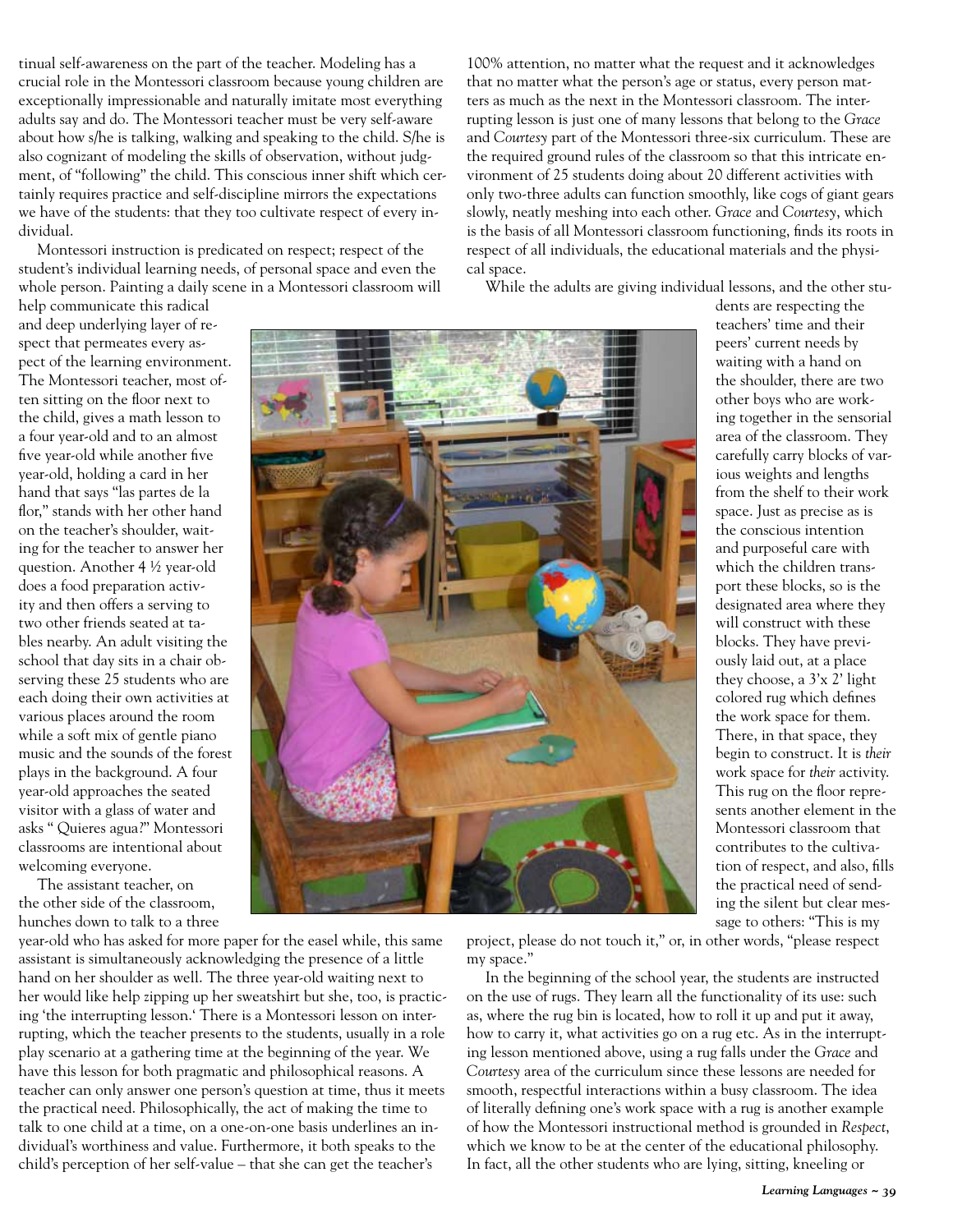crouching next to their own rugs are doing their respective activities, some alone, some with one or two friends. This classroom functions peacefully and smoothly because the instructional dynamic depends on independence and respect. Students are encouraged to choose activities and practice them on their own and at their own pace, thereby experiencing a great sense of freedom. Yet, these same students follow the deep structure and routines of the classroom (like never touching another's rug) which require the constant practice of respect. The at-



*Color Box 2 and the array of Sensorial materials provide infinite opportunities for creativity and exploration. The students find much relaxation on this creative process which also promotes divergent thinking skills and problem solving.* 

mosphere in Montessori classrooms of ease, peacefulness, flexibility and freedom all exist due to tightly woven, underlying structure grounded in respect.

A hum of busy activity typifies a Montessori classroom, but all the students and teachers use quiet, inside voices giving messages to one person at a time, responding to an individual need, be it a spontaneous hug, a request for a new lesson, or a need for more paint. Each work space is defined by the rug which may have one or two friends working there and, which is respected as "theirs" by all members of the classroom. No one walks on another's activity rug, no one removes any items from the rug nor, ideally, does one interrupt a student working with their Montessori material on their rug. When the environment's expectation is that students maintain the same level of respect for all the people in this mixed-aged community, the children rise to the occasion. This happens day after day in hundreds of public and independent Montessori settings in the United States and all over the world. While Montessori classrooms may have a slightly different array of materials, all Montessori classrooms "feel" the same.

**Openness:** The second '*Requisite Attitude*' found at the base of the Deardorff's Pyramid of Cultural Competency, *Openness* comes naturally to the children. All classrooms with young students can take advantage of the naturally non-judgmental and bias-free attitude of young children. In a



Students working independently at their rugs, which define their work space while the teachers are <sup>or nve</sup> peers by learning the continents,<br>giving one-on-one lesson to other students *giving one-on-one lesson to other students*

language immersion Montessori classroom, these young students receive all their lessons in the target language and, because they are in a language sensitive age, they absorb it like the native tongue. While this language acquisition process is mostly unconscious and effortless, the language immersion aspect creates an environment for these young children in which they are continuously interacting with adults of different nationalities. They are thus, practicing every day being open to people different from them, who may speak English with an accent and, whose native culture may shine through in numerous, spontaneous ways from simple gestures to cultural celebrations.

The student who pin-punched her green continent of Africa has finished her activity and put it in her work folder. The Montessori teacher, who observes that her student has now completed her work approaches her student and puts her hand on the student's shoulder. The teacher, knowing that she has now completed pin-punching all the continents, invites her student to get a large piece of blue paper to represent the Earth's water. "*Te gustaría cortar los océanos ahora para que puedas pegarlos junto a los continentes? Ve y trae tres cosas: una hoja grande de papel azul, las tijeras y el círculo del hemisferio para trazar?* "

 In a Montessori three-six classroom, there is a geography area of the classroom with one or two shelves of age appropriate activities to learn about the world. In Montessori primary classrooms all over the world, the map stand, which is in this geography area, holds the famous puzzle maps: the Continent map, and puzzle maps of North America, South America, Europe, Africa and Asia. Depending on the child's home country, some Montessori classrooms have other puzzle maps with more detail that clarify their understanding of the world: a puzzle map of the Provinces of Canada, the United States, the Provinces of Oceania, even a puzzle map of the states of India. Every Montessori child, no matter on which continent they live, begins with the world map. When, for example, in a Montessori classroom in the United States, France or Canada the children does not start with their particular state, department or province since Montessori education prioritizes the world view. A four year-old starts to study the world with several lessons, likely in a small group of four or five peers by learning the continents,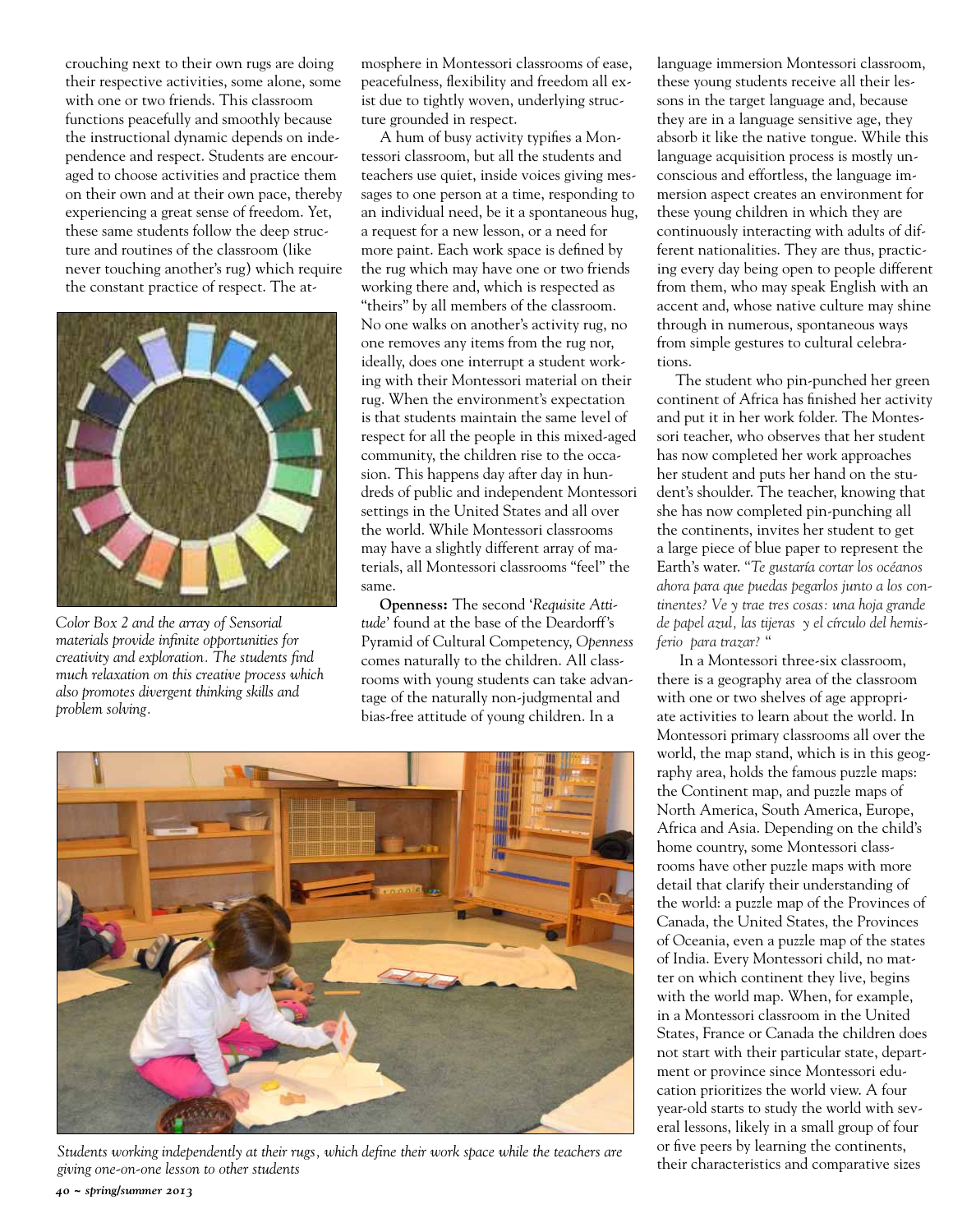

*The student stands with her hand on the teacher's shoulder and the teacher acknowledges her presence by touching her hand while she waits.* 

and forms. Because they are puzzle pieces and are color coded - which incidentally is universal among all Montessori schools all over the world– the children easily learn the continents by their shape and color. All Montessori children in primary classrooms make at least one world map by tracing and pin-punching or cutting the continents and pasting them on a background of the two hemisphere circles colored blue. After having made several times the world map of continents, typically a five year old student in a Montessori classroom will then begin to make several other maps. These other maps, also pin-punched from the puzzle map, give the detail of the countries that make up the continents. It is not unusual for all Montessori students to recognize and name several countries by their shape and also to which specific continent they belong.

We have seen that the Montessori instructional method supports the philosophy of respect for all people, for the learning materials and for the classroom environment. Our student, who cut out the two hemisphere circles from the blue paper, now glues down her pin-punched continents. There is a pedagogical reason as to why the Montessori philosophy begins with the world map. Montessori education begins with the most concrete and the most general concept as the starting point for all lessons; geography is no exception. Beginning with a map of a state or a province, represents a far more abstract starting place since it calls to an administrative or political boundary instead of a natural boundary, such as an ocean coast. Thus, a state border is much more challenging to comprehend than the real, tangible and mostly natural boundaries that the continents of the world present. From a cognition perspective, going from the general, the concrete and the hands-on and progressively towards the specific and the abstract concept (as opposed to the reverse), increases the student's understanding and retention for two main reasons: multiple senses are involved and the child has a "hook" on which to hang the new concept.

 Also, Montessori instructional practices underline the notion of *universality* when they start with the general and proceed to the specific. Philosophically, by beginning with the world map, we emphasize the importance of world citizenship, of the equal importance of all the continents, and the important concept of "me in the world."

Finally, the young child's ease of acquisition of the target language stands as another example of *Openness*. However, it is far deeper than the mere fact that they are 'open' to learning a second language. The children's linguistic receptivity serves to influence the adults' overall attitudes. In other words, the young children, whose concrete demonstration to Openness manifests itself in their clear linguistic receptivity, serve as *the teacher* for the adults. The immersion children are literally constant reminders to the Montessori adults of their need to be emotionally/philosophically receptive adults. The children, likewise, nurture among the adults the art of withholding judgment and of acceptance of all people. In a Montessori immersion classroom, the circle of teaching and learning never ends: linguistic flexibility leads to philosophical flexibility for both the teacher and the student now and in the future.

**Curiosity and Discovery:** The third and final attitude Deardorff identifies as requisite for the building intercultural competency is *Curiosity* and *Discovery*, which she clarifies as "tolerating ambiguity and uncertainty." A Montessori language immersion classroom supports this through the instructional paradigm, which is rooted in curiosity and exploration. In all Montessori classrooms, the teacher "follows the child" to listen to his/ her interests and questions. When a Montessori teacher observes children in *Sensitive Periods*, which, in Montessori terms refers to special learning opportunities, we teach to *that* moment. Teaching to an interest, sparks the child's internal motivation from which curiosity and investigation naturally flow.

The teaching dynamic in the Montessori classroom, built on individual lessons with one or two children, lets the other children work on activities independently. It is this freedom to manipulate, practice and find the answer that promotes curiosity. Furthermore, a typical morning in a Montessori classroom follows what is called a work cycle: an uninterrupted block of time between 2 ½ - 3 hours. Granting the students extensive time, individual work space and pacing for an interest-driven activity promotes a terrific sense of *Creativity and Discovery.* In order to sustain this instructional dynamic even further, many Montessori materials are designed to be self- correcting. Thus, an individual student can work for longer periods of time, discover his/her own mistakes, making adjustments in the learning process. Finally, s/he creates variations and extensions of the concepts being learned from this discovery process.

Montessori materials present much ambiguity and uncertainty! First, when an adult or child walks into any Montessori classroom, s/he will see learning materials unlike any other classroom. Yet, all Montessori schools all over the world have nearly the same materials. The student is immediately drawn to these 'never-seen-before' educational materials which are all designed to teach concepts by manipulating concrete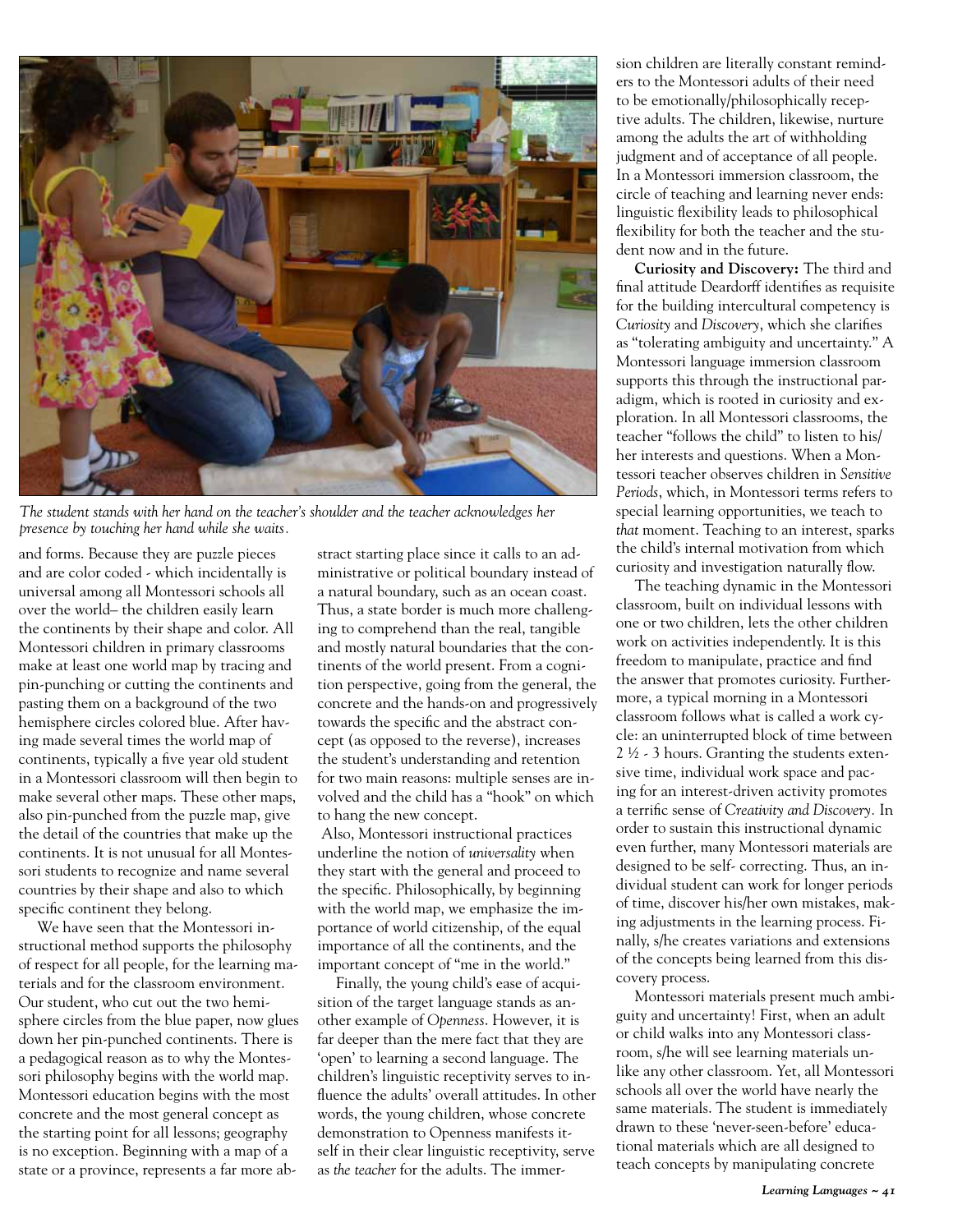objects as the first step in learning. Even the names of these works are completely unfamiliar to a non-Montessori ear. For example, our French immersion primary Montessori classroom has materials that include: *la tour rose* (the pink tower), *la deuxième boite de couleurs* (color box 2) and *l'*étalage *du système décimal* (decimal system layout). Thus, not only does the second language promote some ambiguity in the immersion classroom, but the uniqueness of the materials in all Montessori does as well. It is precisely this ambiguity that stimulates the interest among the students in all Montessori classrooms.

Since academic concepts from all curricula areas are presented first through actual, hands-on manipulatives, the students experience a great urge to explore, create and discover. What starts as ambiguity for the student when s/he manipulates the novel educational material, expands into a discovery phase when the student taps his own creativity and divergent thinking skills. In addition to the great self-satisfaction and ownership each student feels as a result of this instructional freedom and trust from the adults, s/he experiences ambiguity in the most positive light. Montessori classrooms promote creativity and discovery in multiple curricular aspects; in the instructional dynamic and within the materials themselves.

The mix of ages furthers ambiguity and curiosity. A four year-old sees a five year-old carrying his tray to his rug which has the actual mathematical quantity in the Montessori base -ten bead materials of 3,256: three thousand cubes, two hundred squares, five tens and six unit beads. When the younger child sees this "huge" activity, it not only incites motivation to go to the math shelf himself, but it also engenders a great amount of curiosity: ¿*Que es?* In a Montessori classroom, we frequently see students simply watching other students work. These observations range from moments of vicarious learning, when a student may be silently rehearsing the creative activity or solving the problem in his/her own head, or, they may be moments of pure curiosity in watching what their friend is doing.

In a language immersion Montessori classroom, ambiguity is almost the operative word. The students in the primary classroom, who are between the ages of three to six years old, are still acquiring their mother tongue. In normal language development, children have between 2,500 and 5,000 words by age six. Thus, the reason why students do not flinch when they are amidst



*A 5½-year-old's map of the countries of South America. This hands-on project, which takes several days to complete, fosters independence, attention to detail and finally a terrific sense of Geography.* 

the ambiguity of the language immersion classroom is because they are used to continuously encountering new words in their native language. When learning his/her own language, children rarely ask what a word means.

It is the same in the immersion classroom. They are literally accustomed to uncertainty and novelty. However, once children are over five years old, entering an immersion classroom becomes a different experience. They are aware they do not understand everything. However, like their younger peers, they typically easily tolerate some confusion. The older a person gets, the harder it is to tolerate linguistic ambiguity. In other words, a teenager or adult would have a much more uncomfortable experience walking into an immersion classroom and not understanding. However, a teenager or adult who had already experienced immersion education at a younger age will be significantly more at ease with the ambiguity. While there are many reasons for this ease, the most relevant for our discussion here of intercultural competency is the research which shows that bilingual brains demonstrate more cognitive flexibility and better executive functioning than monolingual brains.

In her book entitled*, The Science Behind the Genius*, Professor Angelina Lillard shows, through extensive evidence based research, that the Montessori classroom provides both cognitive and emotional advantages for

children from a wide range of backgrounds. In addition to these proven results in higher student achievement and better conflict resolution skills, we can point to Montessori education as also providing the building blocks to a culturally competent individual. The foundational skills named by Deardorff of *Respect, Openness, Curiosity and Discovery* were written into the Montessori philosophy over a 100 years ago and are practiced in thousands of Montessori classroom all over the world every day. The Montessori teaching methodology, materials and paradigm together address the development of the deep internal shift in a person that guarantees the desired outcome in behavior and communication – the peak of the pyramid of intercultural competency.

### Works Cited

- Aamodt, Sandra and Wang, Sam. "Building Self-Control the American Way," New York Times Sunday Review 2012, 19 February 2012 <http://www.nytimes.com>.
- Deardorff, D.K., de Wit, H., Heyl, J. and Adams,T. (eds). (2012) *The Sage Handbook of International Higher Education*. (Sage) www.youtube.com/watch?v=Eg2xU\_Sn-Hqg http://www.dreducation.com/2013
- Lilliard, Angeline Stoll*. Montessori: The Science Behind the Genius New York*: Oxford University Press, 1994. Print.
- Montessori, Maria. *The Absorbent Mind*. Oxford: ABC Clio Limited, 1988. Print.
- Wolf, Aline. *Nurturing the Spirit in non-sectarian classrooms*. Holidaysburg: Parent Child Press, 1996. Print.